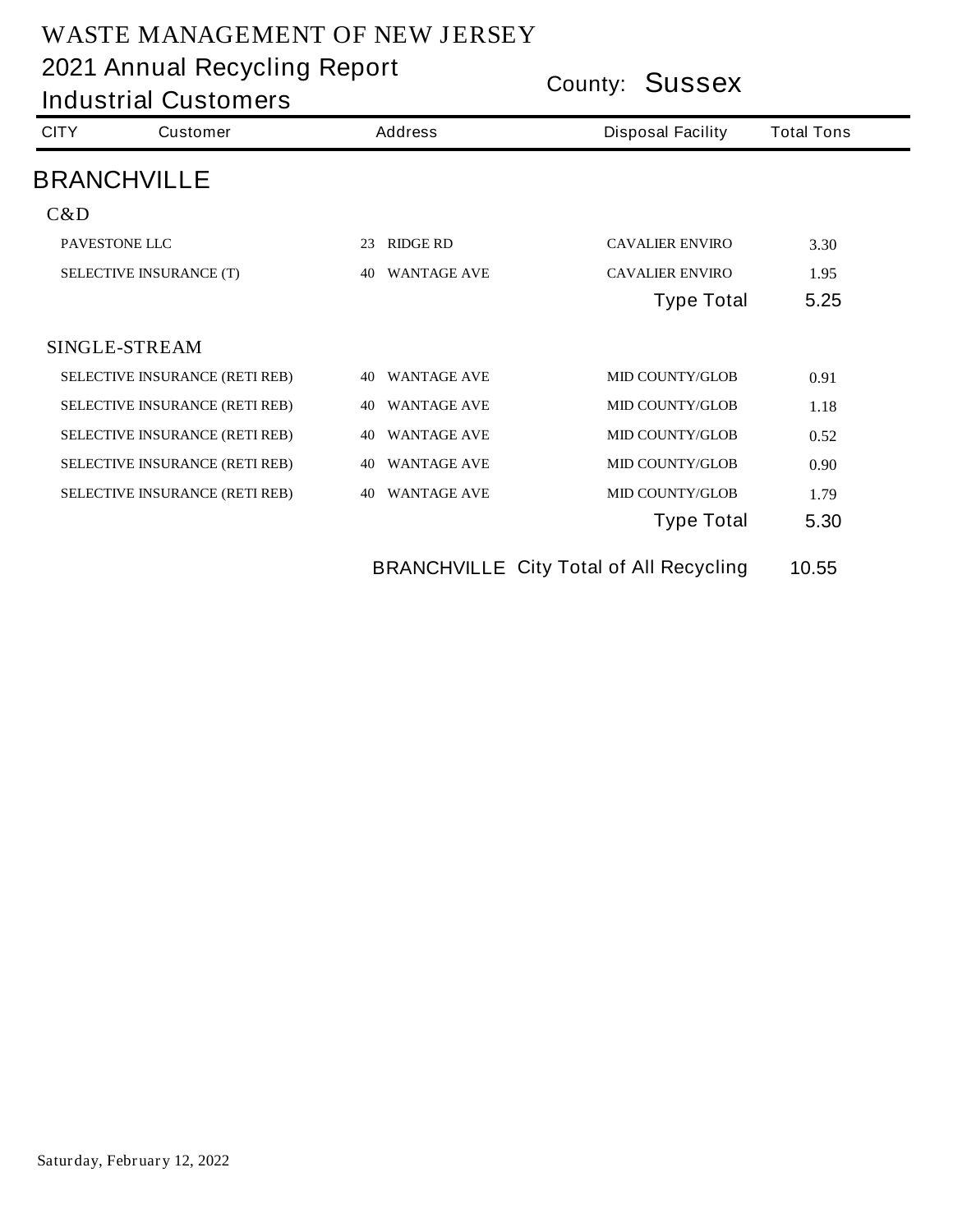| <b>Industrial Customers</b> |                               |                          | <b>COUNTY: JUSSEX</b>                        |                   |  |  |
|-----------------------------|-------------------------------|--------------------------|----------------------------------------------|-------------------|--|--|
| <b>CITY</b>                 | <b>Customer</b>               | <b>Address</b>           | <b>Disposal Facility</b>                     | <b>Total Tons</b> |  |  |
| <b>GREEN TWP</b>            |                               |                          |                                              |                   |  |  |
| C&D                         |                               |                          |                                              |                   |  |  |
|                             | <b>BP ENVIRONMENTAL (CPY)</b> | <b>OLD POND LN</b><br>26 | <b>CAVALIER ENVIRO</b>                       | 1.99              |  |  |
|                             |                               |                          | <b>Type Total</b>                            | 1.99              |  |  |
|                             |                               |                          | <b>GREEN TWP City Total of All Recycling</b> | 1.99              |  |  |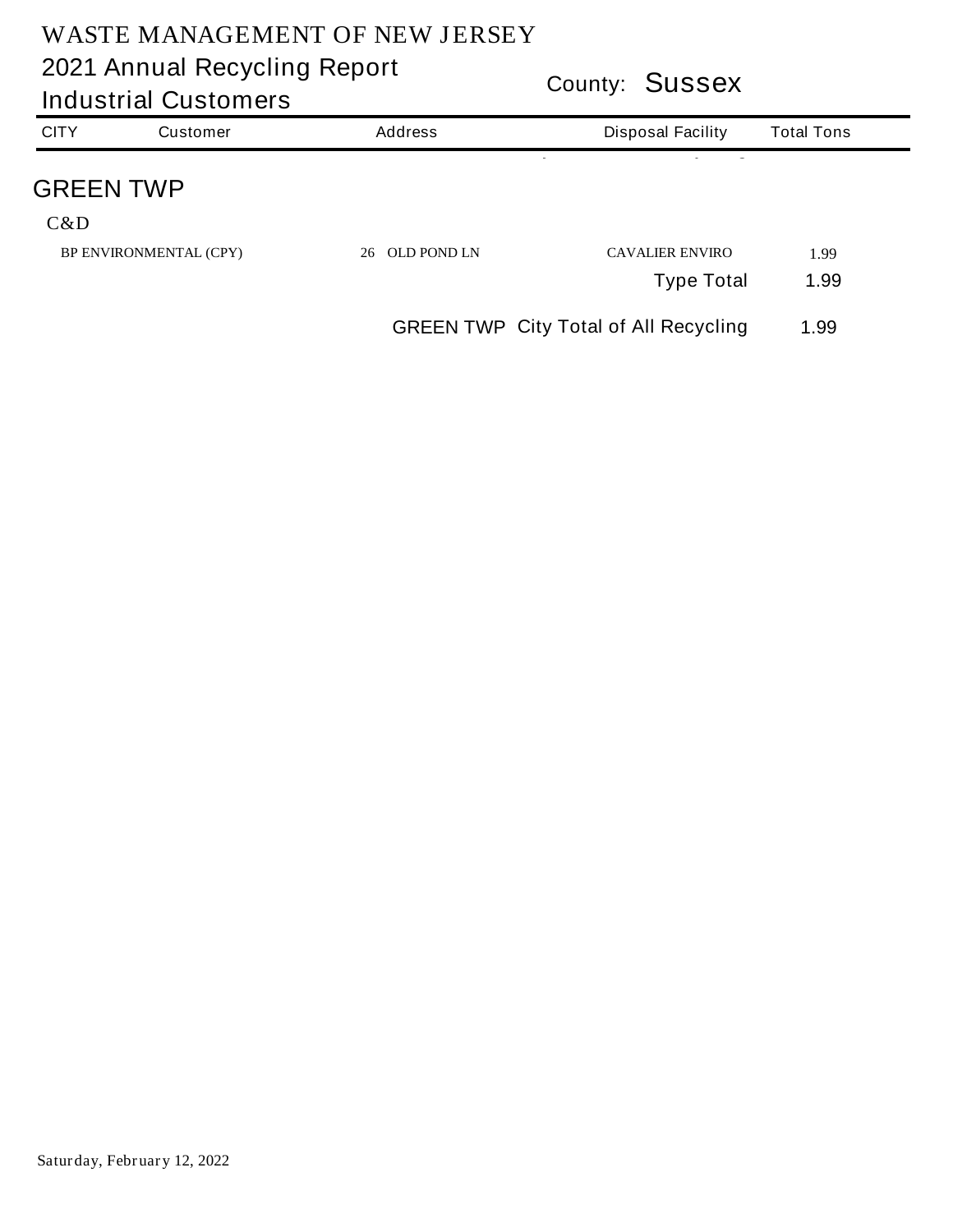**County: Sussex 2021 Annual Recycling Report**

|                | <b>Industrial Customers</b>  | County: <b>OUSSEX</b>   |                          |                   |  |  |
|----------------|------------------------------|-------------------------|--------------------------|-------------------|--|--|
| <b>CITY</b>    | <b>Customer</b>              | <b>Address</b>          | <b>Disposal Facility</b> | <b>Total Tons</b> |  |  |
| <b>HAMBURG</b> |                              |                         |                          |                   |  |  |
|                | <b>SINGLE-STREAM</b>         |                         |                          |                   |  |  |
|                | HERITAGE LAKES AT THE QUARRY | 106 QUARRY RD           | <b>MID COUNTY/GLOB</b>   | 2.92              |  |  |
|                | HERITAGE LAKES AT THE QUARRY | <b>QUARRY RD</b><br>106 | <b>MID COUNTY/GLOB</b>   | 2.24              |  |  |
|                | HERITAGE LAKES AT THE QUARRY | <b>QUARRY RD</b><br>106 | <b>MID COUNTY/GLOB</b>   | 2.52              |  |  |
|                | HERITAGE LAKES AT THE QUARRY | <b>QUARRY RD</b><br>106 | <b>MID COUNTY/GLOB</b>   | 2.23              |  |  |
|                | HERITAGE LAKES AT THE QUARRY | <b>QUARRY RD</b><br>106 | <b>MID COUNTY/GLOB</b>   | 2.64              |  |  |
|                | HERITAGE LAKES AT THE QUARRY | <b>QUARRY RD</b><br>106 | <b>MID COUNTY/GLOB</b>   | 3.35              |  |  |
|                | HERITAGE LAKES AT THE QUARRY | <b>QUARRY RD</b><br>106 | <b>MID COUNTY/GLOB</b>   | 2.90              |  |  |
|                | HERITAGE LAKES AT THE QUARRY | <b>QUARRY RD</b><br>106 | <b>MID COUNTY/GLOB</b>   | 1.32              |  |  |
|                | HERITAGE LAKES AT THE QUARRY | <b>QUARRY RD</b><br>106 | <b>MID COUNTY/GLOB</b>   | 2.22              |  |  |
|                | HERITAGE LAKES AT THE QUARRY | <b>QUARRY RD</b><br>106 | <b>MID COUNTY/GLOB</b>   | 2.01              |  |  |
|                | HERITAGE LAKES AT THE QUARRY | <b>QUARRY RD</b><br>106 | <b>MID COUNTY/GLOB</b>   | 3.02              |  |  |
|                | HERITAGE LAKES AT THE QUARRY | <b>QUARRY RD</b><br>106 | <b>MID COUNTY/GLOB</b>   | 2.83              |  |  |
|                | HERITAGE LAKES AT THE QUARRY | <b>QUARRY RD</b><br>106 | <b>MID COUNTY/GLOB</b>   | 1.74              |  |  |
|                | HERITAGE LAKES AT THE QUARRY | <b>QUARRY RD</b><br>106 | <b>MID COUNTY/GLOB</b>   | 2.35              |  |  |
|                | HERITAGE LAKES AT THE QUARRY | <b>QUARRY RD</b><br>106 | <b>MID COUNTY/GLOB</b>   | 3.21              |  |  |
|                | HERITAGE LAKES AT THE QUARRY | <b>QUARRY RD</b><br>106 | <b>MID COUNTY/GLOB</b>   | 2.65              |  |  |
|                | HERITAGE LAKES AT THE QUARRY | 106<br><b>QUARRY RD</b> | <b>MID COUNTY/GLOB</b>   | 2.52              |  |  |
|                | HERITAGE LAKES AT THE QUARRY | 106 QUARRY RD           | <b>MID COUNTY/GLOB</b>   | 2.41              |  |  |
|                | HERITAGE LAKES AT THE QUARRY | 106 QUARRY RD           | MID COUNTY/GLOB          | 2.87              |  |  |
|                | HERITAGE LAKES AT THE QUARRY | 106 QUARRY RD           | <b>MID COUNTY/GLOB</b>   | 2.74              |  |  |
|                | HERITAGE LAKES AT THE QUARRY | 106 QUARRY RD           | <b>MID COUNTY/GLOB</b>   | 3.11              |  |  |
|                | HERITAGE LAKES AT THE QUARRY | 106 QUARRY RD           | MID COUNTY/GLOB          | 2.59              |  |  |
|                | HERITAGE LAKES AT THE QUARRY | 106 QUARRY RD           | <b>MID COUNTY/GLOB</b>   | 2.67              |  |  |
|                | HERITAGE LAKES AT THE QUARRY | <b>QUARRY RD</b><br>106 | <b>MID COUNTY/GLOB</b>   | 2.66              |  |  |
|                | HERITAGE LAKES AT THE QUARRY | 106 QUARRY RD           | <b>MID COUNTY/GLOB</b>   | 1.98              |  |  |
|                | HERITAGE LAKES AT THE QUARRY | 106 QUARRY RD           | <b>MID COUNTY/GLOB</b>   | 0.78              |  |  |
|                | HERITAGE LAKES AT THE QUARRY | 106 QUARRY RD           | <b>MID COUNTY/GLOB</b>   | 2.35              |  |  |
|                |                              |                         | <b>Type Total</b>        | 66.83             |  |  |

**HAMBURG City Total of All Recycling 66.83**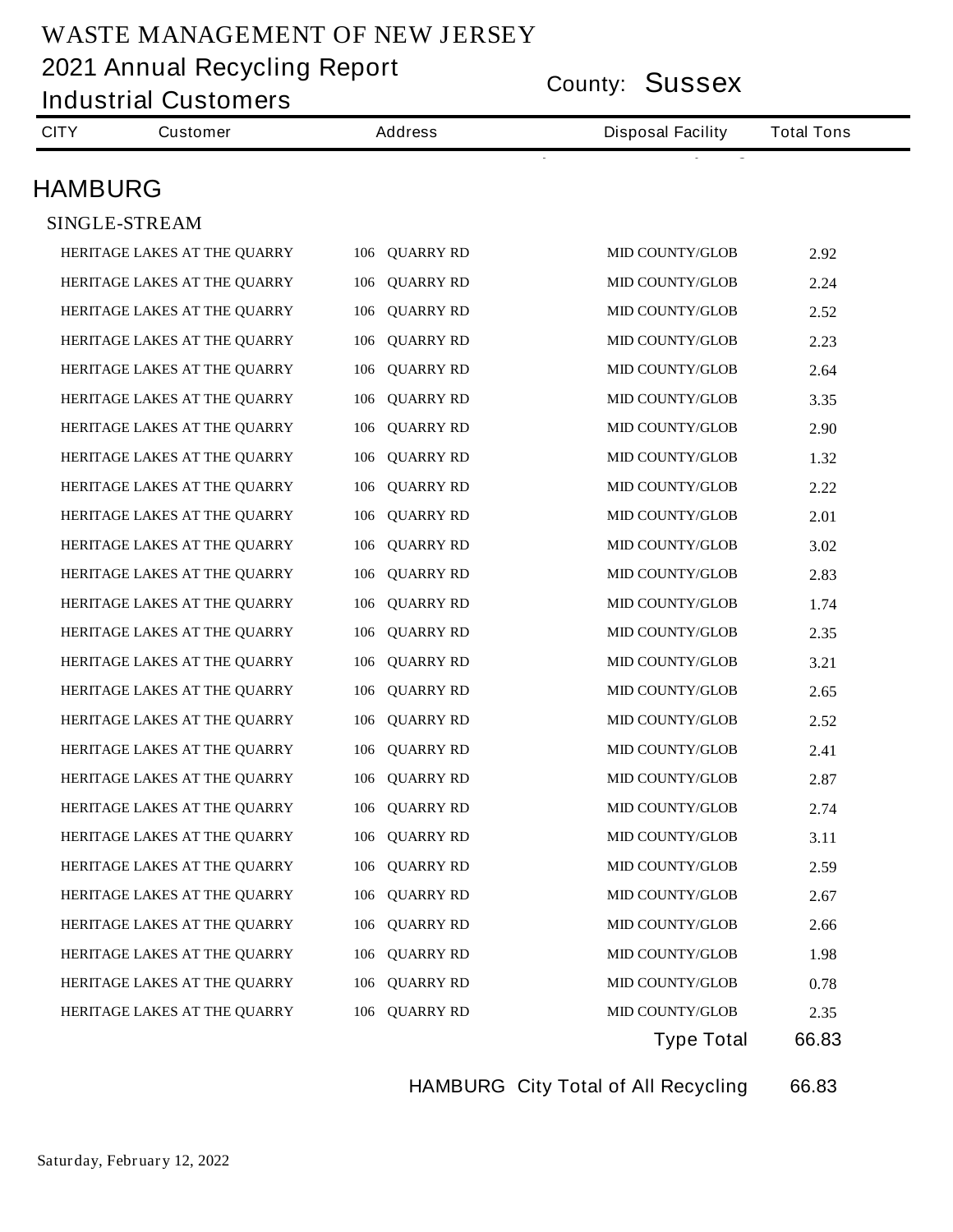| <b>Industrial Customers</b> |                      |                                                  | County: <b>SUSSEX</b>    |                   |  |  |
|-----------------------------|----------------------|--------------------------------------------------|--------------------------|-------------------|--|--|
| <b>CITY</b>                 | <b>Customer</b>      | <b>Address</b>                                   | <b>Disposal Facility</b> | <b>Total Tons</b> |  |  |
|                             | <b>LAFAYETTE TWP</b> |                                                  |                          |                   |  |  |
| <b>METAL</b>                |                      |                                                  |                          |                   |  |  |
|                             | <b>WM LAFAYETTE</b>  | <b>OLD BEAVER RUN RD</b><br>21                   | <b>GEORGES SALVAG</b>    | 1.71              |  |  |
|                             | WM LAFAYETTE         | <b>OLD BEAVER RUN RD</b><br>21                   | <b>GEORGES SALVAG</b>    | 3.96              |  |  |
|                             | <b>WM LAFAYETTE</b>  | <b>OLD BEAVER RUN RD</b><br>21                   | <b>GEORGES SALVAG</b>    | 1.75              |  |  |
|                             | <b>WM LAFAYETTE</b>  | <b>OLD BEAVER RUN RD</b><br>21                   | <b>GEORGES SALVAG</b>    | 3.99              |  |  |
|                             | <b>WM LAFAYETTE</b>  | <b>OLD BEAVER RUN RD</b><br>21                   | <b>GEORGES SALVAG</b>    | 5.49              |  |  |
|                             |                      |                                                  | <b>Type Total</b>        | 16.90             |  |  |
|                             | <b>SINGLE-STREAM</b> |                                                  |                          |                   |  |  |
|                             | <b>WM LAFAYETTE</b>  | <b>OLD BEAVER RUN RD</b><br>21                   | <b>MID COUNTY/GLOB</b>   | 0.51              |  |  |
|                             |                      |                                                  | <b>Type Total</b>        | 0.51              |  |  |
|                             |                      | <b>LAFAYETTE TWP City Total of All Recycling</b> |                          | 17.41             |  |  |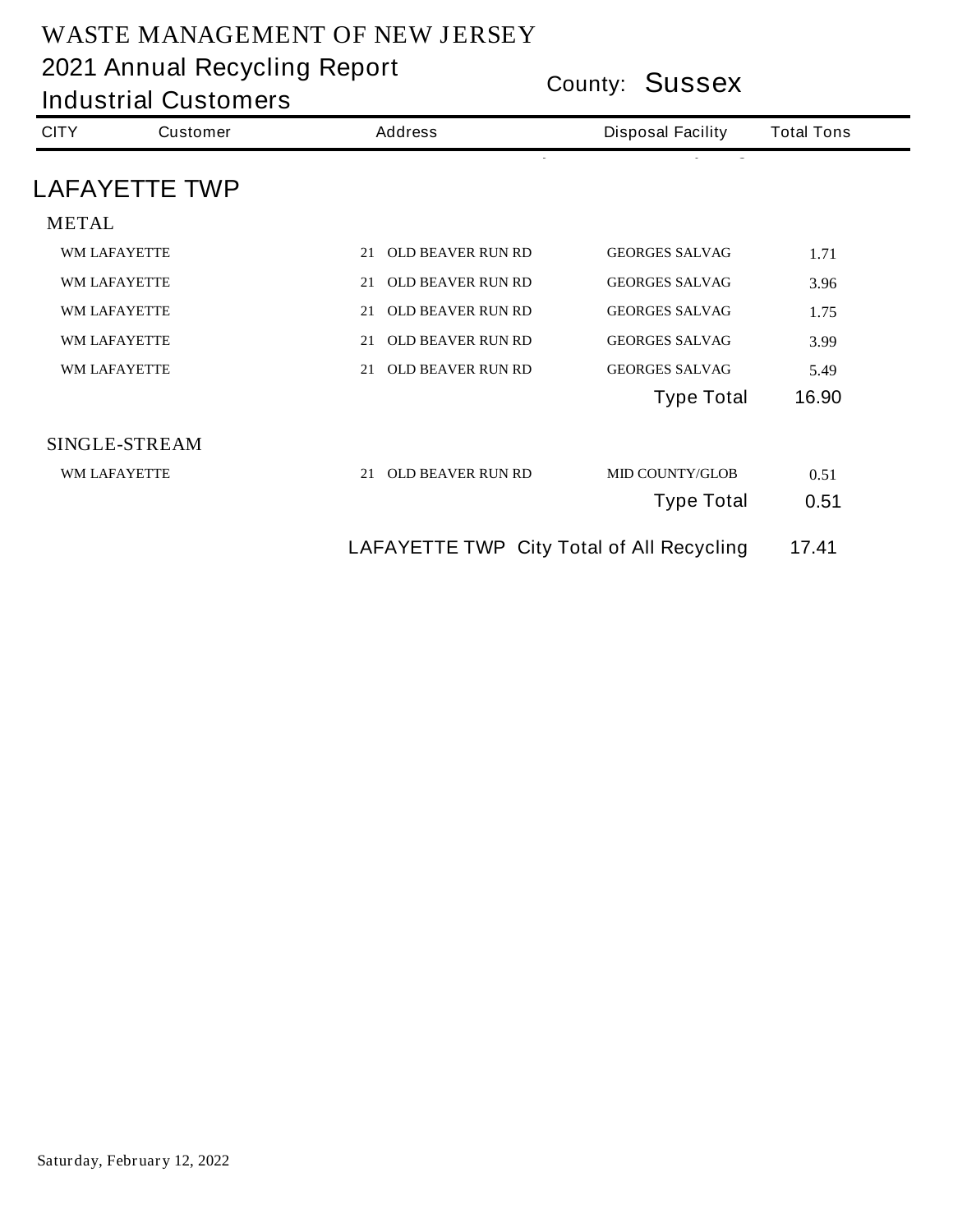|                  | <b>Industrial Customers</b>    |                     | County: <b>JUSSEX</b>    |                   |  |
|------------------|--------------------------------|---------------------|--------------------------|-------------------|--|
| <b>CITY</b>      | <b>Customer</b>                | <b>Address</b>      | <b>Disposal Facility</b> | <b>Total Tons</b> |  |
| <b>NEWTON</b>    |                                |                     |                          |                   |  |
| C&D              |                                |                     |                          |                   |  |
|                  | <b>SWEETWATER CONSTRUCTION</b> | 200 BRISTOL GLEN DR | <b>CAVALIER ENVIRO</b>   | 4.15              |  |
|                  |                                |                     | <b>Type Total</b>        | 4.15              |  |
| <b>CARDBOARD</b> |                                |                     |                          |                   |  |
|                  | KOHLS 11257 COMPACTOR OCC      | 11 N PARK DR        | <b>MID COUNTY/GLOB</b>   | 3.94              |  |
|                  | KOHLS 11257 COMPACTOR OCC      | 11 N PARK DR        | <b>SCMUA</b>             | 3.48              |  |
|                  | KOHLS 11257 COMPACTOR OCC      | 11 N PARK DR        | <b>SCMUA</b>             | 4.88              |  |
|                  | KOHLS 11257 COMPACTOR OCC      | 11 N PARK DR        | <b>MID COUNTY/GLOB</b>   | 1.93              |  |
|                  | KOHLS 11257 COMPACTOR OCC      | 11 N PARK DR        | <b>MID COUNTY/GLOB</b>   | 3.93              |  |
|                  | KOHLS 11257 COMPACTOR OCC      | 11 N PARK DR        | <b>SCMUA</b>             | 4.22              |  |
|                  | KOHLS 11257 COMPACTOR OCC      | 11 N PARK DR        | <b>SCMUA</b>             | 3.46              |  |
|                  | KOHLS 11257 COMPACTOR OCC      | 11 N PARK DR        | <b>SCMUA</b>             | 4.99              |  |
|                  | KOHLS 11257 COMPACTOR OCC      | 11 N PARK DR        | <b>SCMUA</b>             | 4.61              |  |
|                  | KOHLS 11257 COMPACTOR OCC      | 11 N PARK DR        | <b>SCMUA</b>             | 2.75              |  |
|                  | KOHLS 11257 COMPACTOR OCC      | 11 N PARK DR        | <b>SCMUA</b>             | 3.52              |  |
|                  | KOHLS 11257 COMPACTOR OCC      | 11 N PARK DR        | <b>SCMUA</b>             | 3.72              |  |
|                  | KOHLS 11257 COMPACTOR OCC      | 11 N PARK DR        | <b>SCMUA</b>             | 4.91              |  |
|                  | KOHLS 11257 COMPACTOR OCC      | 11 N PARK DR        | <b>MID COUNTY/GLOB</b>   | 2.87              |  |
|                  | KOHLS 11257 COMPACTOR OCC      | 11 N PARK DR        | <b>SCMUA</b>             | 2.99              |  |
|                  | KOHLS 11257 COMPACTOR OCC      | 11 N PARK DR        | <b>SCMUA</b>             | 3.17              |  |
|                  | KOHLS 11257 COMPACTOR OCC      | 11 N PARK DR        | ${\bf SCMUA}$            | 2.16              |  |
|                  | KOHLS 11257 COMPACTOR OCC      | 11 N PARK DR        | <b>MID COUNTY/GLOB</b>   | 2.84              |  |
|                  | KOHLS 11257 COMPACTOR OCC      | 11 N PARK DR        | <b>SCMUA</b>             | 2.16              |  |
|                  | KOHLS 11257 COMPACTOR OCC      | 11 N PARK DR        | <b>SCMUA</b>             | 3.62              |  |
|                  | KOHLS 11257 COMPACTOR OCC      | 11 N PARK DR        | <b>SCMUA</b>             | 3.01              |  |
|                  |                                |                     | <b>Type Total</b>        | 73.16             |  |

**CONCRETE**

| 13.45 | <b>RELIABLE WOOD P</b>                    | 114 MORRIS TURNPIKE | SUSSEX COUNTY COMMUNITY CO |
|-------|-------------------------------------------|---------------------|----------------------------|
| 13.45 | <b>Type Total</b>                         |                     |                            |
| 90.76 | <b>NEWTON City Total of All Recycling</b> |                     |                            |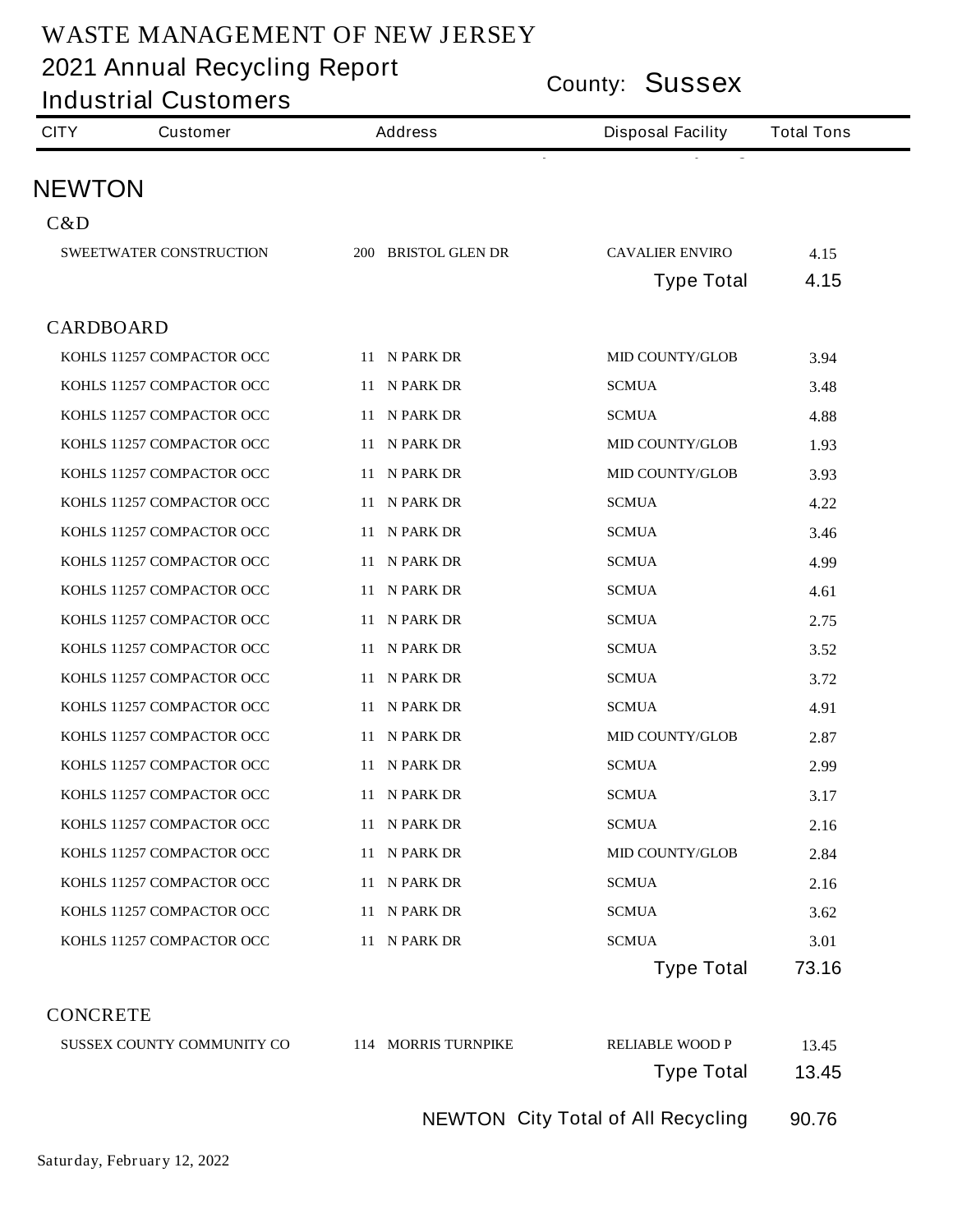**County: Sussex 2021 Annual Recycling Report**

|                   | <b>County: SUSSEX</b><br><b>Industrial Customers</b> |                           |                          |                   |  |
|-------------------|------------------------------------------------------|---------------------------|--------------------------|-------------------|--|
| <b>CITY</b>       | <b>Customer</b>                                      | <b>Address</b>            | <b>Disposal Facility</b> | <b>Total Tons</b> |  |
| <b>SPARTA TWP</b> |                                                      |                           |                          |                   |  |
| <b>CARDBOARD</b>  |                                                      |                           |                          |                   |  |
|                   | <b>SUSSEX COUNTY VO-TECH</b>                         | 105 N CHURCH RD           | <b>MID COUNTY/GLOB</b>   | 0.63              |  |
|                   | <b>SUSSEX COUNTY VO-TECH</b>                         | 105 N CHURCH RD           | <b>SCMUA</b>             | 0.52              |  |
|                   | <b>SUSSEX COUNTY VO-TECH</b>                         | N CHURCH RD<br>105        | <b>MID COUNTY/GLOB</b>   | 0.56              |  |
|                   | <b>SUSSEX COUNTY VO-TECH</b>                         | <b>N CHURCH RD</b><br>105 | <b>SCMUA</b>             | 0.49              |  |
|                   | <b>SUSSEX COUNTY VO-TECH</b>                         | N CHURCH RD<br>105        | <b>SCMUA</b>             | 0.45              |  |
|                   | <b>SUSSEX COUNTY VO-TECH</b>                         | N CHURCH RD<br>105        | <b>SCMUA</b>             | 0.55              |  |
|                   | <b>SUSSEX COUNTY VO-TECH</b>                         | 105 N CHURCH RD           | <b>SCMUA</b>             | 0.32              |  |
|                   | TECHFLEX (RETI REB)                                  | <b>104 DEMAREST RD</b>    | <b>SCMUA</b>             | 4.53              |  |
|                   | <b>TECHFLEX (RETI REB)</b>                           | <b>104 DEMAREST RD</b>    | <b>SCMUA</b>             | 2.81              |  |
|                   | <b>TECHFLEX (RETI REB)</b>                           | <b>104 DEMAREST RD</b>    | <b>SCMUA</b>             | 4.37              |  |
|                   | <b>TECHFLEX (RETI REB)</b>                           | <b>104 DEMAREST RD</b>    | <b>MID COUNTY/GLOB</b>   | 5.50              |  |
|                   | <b>TECHFLEX (RETI REB)</b>                           | <b>104 DEMAREST RD</b>    | <b>MID COUNTY/GLOB</b>   | 5.46              |  |
|                   | <b>TECHFLEX (RETI REB)</b>                           | <b>104 DEMAREST RD</b>    | <b>MID COUNTY/GLOB</b>   | 5.06              |  |
|                   | TECHFLEX (RETI REB)                                  | <b>104 DEMAREST RD</b>    | <b>MID COUNTY/GLOB</b>   | 0.96              |  |
|                   | <b>TECHFLEX (RETI REB)</b>                           | <b>104 DEMAREST RD</b>    | <b>MID COUNTY/GLOB</b>   | 1.08              |  |
|                   | <b>TECHFLEX (RETI REB)</b>                           | <b>104 DEMAREST RD</b>    | <b>MID COUNTY/GLOB</b>   | 4.96              |  |
|                   | <b>TECHFLEX (RETI REB)</b>                           | <b>104 DEMAREST RD</b>    | <b>MID COUNTY/GLOB</b>   | 1.25              |  |
|                   | <b>TECHFLEX (RETI REB)</b>                           | 104 DEMAREST RD           | <b>MID COUNTY/GLOB</b>   | 1.23              |  |
|                   | TECHFLEX (RETI REB)                                  | 104 DEMAREST RD           | <b>MID COUNTY/GLOB</b>   | 1.19              |  |
|                   | <b>TECHFLEX (RETI REB)</b>                           | 104 DEMAREST RD           | <b>MID COUNTY/GLOB</b>   | 4.57              |  |
|                   | <b>TECHFLEX (RETI REB)</b>                           | 104 DEMAREST RD           | <b>MID COUNTY/GLOB</b>   | 5.03              |  |
|                   | <b>TECHFLEX (RETI REB)</b>                           | <b>104 DEMAREST RD</b>    | <b>MID COUNTY/GLOB</b>   | 2.84              |  |
|                   | <b>TECHFLEX (RETI REB)</b>                           | <b>104 DEMAREST RD</b>    | <b>MID COUNTY/GLOB</b>   | 5.11              |  |
|                   | <b>TECHFLEX (RETI REB)</b>                           | <b>104 DEMAREST RD</b>    | <b>MID COUNTY/GLOB</b>   | 4.91              |  |
|                   | <b>TECHFLEX (RETI REB)</b>                           | <b>104 DEMAREST RD</b>    | <b>MID COUNTY/GLOB</b>   | 1.33              |  |
|                   | <b>TECHFLEX (RETI REB)</b>                           | <b>104 DEMAREST RD</b>    | <b>SCMUA</b>             | 1.43              |  |
|                   | <b>TECHFLEX (RETI REB)</b>                           | <b>104 DEMAREST RD</b>    | <b>SCMUA</b>             | 1.41              |  |
|                   | <b>TECHFLEX (RETI REB)</b>                           | <b>104 DEMAREST RD</b>    | <b>SCMUA</b>             | 2.18              |  |
|                   | <b>TECHFLEX (RETI REB)</b>                           | <b>104 DEMAREST RD</b>    | <b>SCMUA</b>             | 1.42              |  |
|                   | <b>TECHFLEX (RETI REB)</b>                           | <b>104 DEMAREST RD</b>    | <b>SCMUA</b>             | 1.18              |  |
|                   | <b>TECHFLEX (RETI REB)</b>                           | 104 DEMAREST RD           | <b>SCMUA</b>             | 1.19              |  |

**Saturday, February 12, 2022**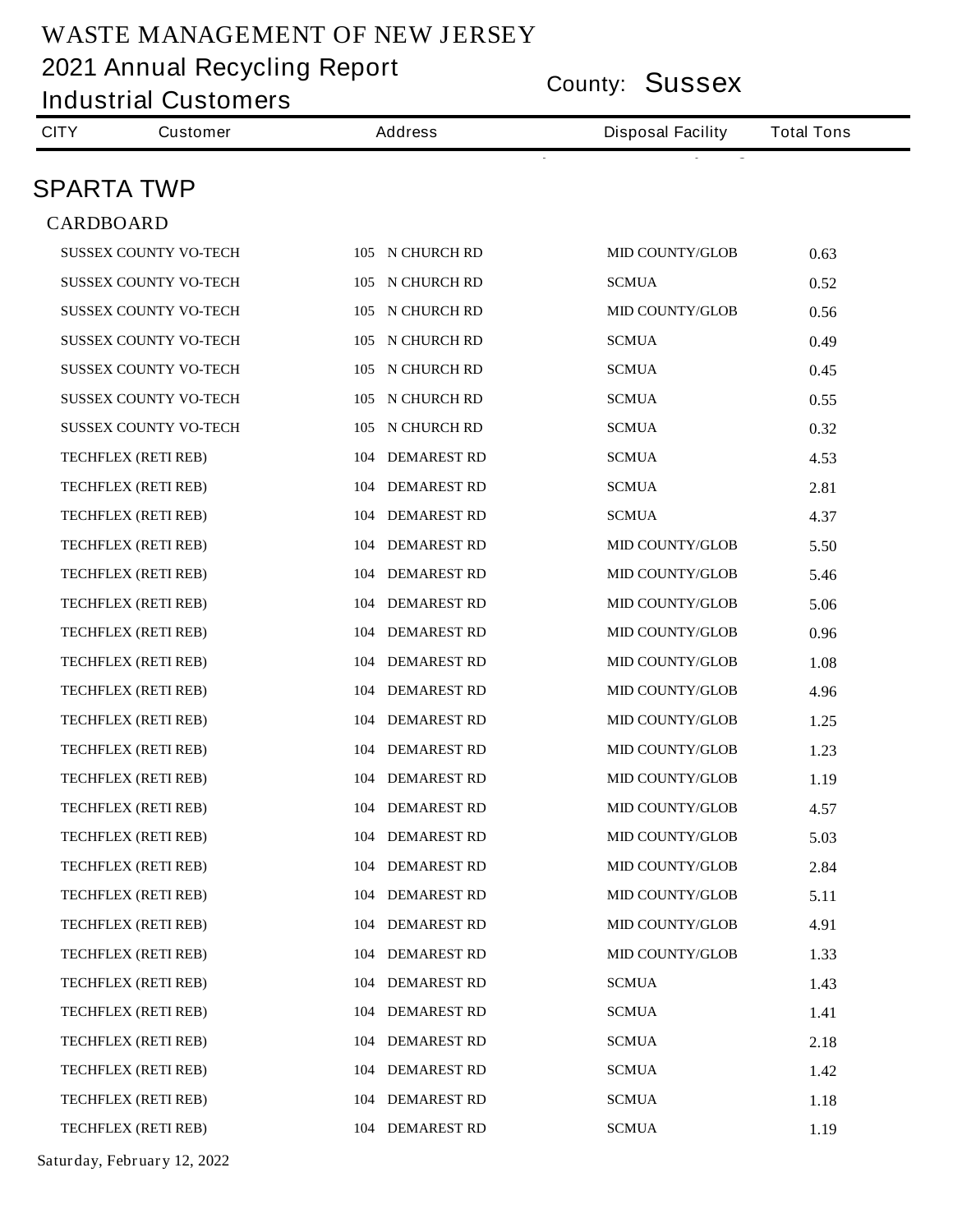**County: Sussex 2021 Annual Recycling Report**

#### **Industrial Customers**

| <b>CITY</b>        | <b>Customer</b>                 | <b>Address</b>         | <b>Disposal Facility</b> | <b>Total Tons</b> |
|--------------------|---------------------------------|------------------------|--------------------------|-------------------|
|                    | TECHFLEX (RETI REB)             | <b>104 DEMAREST RD</b> | <b>SCMUA</b>             | 5.75              |
|                    | TECHFLEX (RETI REB)             | <b>104 DEMAREST RD</b> | <b>SCMUA</b>             | 6.04              |
|                    | <b>TECHFLEX (RETI REB)</b>      | <b>104 DEMAREST RD</b> | <b>SCMUA</b>             | 0.95              |
|                    | <b>TECHFLEX (RETI REB)</b>      | <b>104 DEMAREST RD</b> | <b>SCMUA</b>             | 1.46              |
|                    | <b>TECHFLEX (RETI REB)</b>      | <b>104 DEMAREST RD</b> | <b>SCMUA</b>             | 2.17              |
|                    | <b>TECHFLEX (RETI REB)</b>      | <b>104 DEMAREST RD</b> | <b>SCMUA</b>             | 1.30              |
|                    | TECHFLEX (RETI REB)             | 104 DEMAREST RD        | <b>SCMUA</b>             | 4.94              |
|                    | <b>TECHFLEX (RETI REB)</b>      | <b>104 DEMAREST RD</b> | <b>SCMUA</b>             | 1.47              |
|                    | TECHFLEX (RETI REB)             | <b>104 DEMAREST RD</b> | <b>SCMUA</b>             | 1.35              |
|                    | <b>TECHFLEX (RETI REB)</b>      | <b>104 DEMAREST RD</b> | <b>SCMUA</b>             | 1.00              |
|                    | TECHFLEX (RETI REB)             | 104 DEMAREST RD        | <b>SCMUA</b>             | 2.93              |
|                    | <b>TECHFLEX (RETI REB)</b>      | <b>104 DEMAREST RD</b> | <b>SCMUA</b>             | 1.97              |
|                    | <b>TECHFLEX (RETI REB)</b>      | <b>104 DEMAREST RD</b> | <b>SCMUA</b>             | 3.59              |
|                    | TECHFLEX (RETI REB)             | 104 DEMAREST RD        | <b>SCMUA</b>             | 3.25              |
|                    | <b>TECHFLEX (RETI REB)</b>      | <b>104 DEMAREST RD</b> | <b>SCMUA</b>             | 2.58              |
|                    | TECHFLEX (RETI REB)             | <b>104 DEMAREST RD</b> | <b>SCMUA</b>             | 4.96              |
|                    | <b>TECHFLEX (RETI REB)</b>      | <b>104 DEMAREST RD</b> | <b>SCMUA</b>             | 4.97              |
|                    | <b>TECHFLEX (RETI REB)</b>      | 104 DEMAREST RD        | <b>SCMUA</b>             | 4.83              |
|                    | <b>TECHFLEX (RETI REB)</b>      | <b>104 DEMAREST RD</b> | <b>SCMUA</b>             | 5.69              |
|                    | <b>TECHFLEX (RETI REB)</b>      | <b>104 DEMAREST RD</b> | <b>SCMUA</b>             | 4.89              |
|                    | <b>TECHFLEX (RETI REB)</b>      | <b>104 DEMAREST RD</b> | <b>SCMUA</b>             | 4.73              |
|                    | <b>TECHFLEX (RETI REB)</b>      | <b>104 DEMAREST RD</b> | <b>SCMUA</b>             | 4.38              |
|                    | <b>TECHFLEX (RETI REB)</b>      | 104 DEMAREST RD        | <b>SCMUA</b>             | 1.25              |
|                    | <b>TECHFLEX (RETI REB)</b>      | <b>104 DEMAREST RD</b> | <b>SCMUA</b>             | 3.67              |
|                    | <b>TECHFLEX (RETI REB)</b>      | <b>104 DEMAREST RD</b> | <b>SCMUA</b>             | 4.40              |
|                    |                                 |                        | <b>Type Total</b>        | 159.04            |
| <b>MIXED PAPER</b> |                                 |                        |                          |                   |
|                    | <b>SPARTA BD OF ED HIGH SCH</b> | 70 W MOUNTAIN RD       | <b>SCMUA</b>             | 2.12              |
|                    | <b>SUSSEX COUNTY VO-TECH</b>    | 105 N CHURCH RD        | <b>SCMUA</b>             | 0.68              |
|                    | <b>SUSSEX COUNTY VO-TECH</b>    | 105 N CHURCH RD        | <b>SCMUA</b>             | 0.70              |
|                    | <b>SUSSEX COUNTY VO-TECH</b>    | 105 N CHURCH RD        | <b>SCMUA</b>             | 0.43              |
|                    | <b>SUSSEX COUNTY VO-TECH</b>    | 105 N CHURCH RD        | <b>SCMUA</b>             | 0.35              |
|                    | <b>SUSSEX COUNTY VO-TECH</b>    | 105 N CHURCH RD        | <b>SCMUA</b>             | 0.16              |
|                    | Saturday, February 12, 2022     |                        |                          |                   |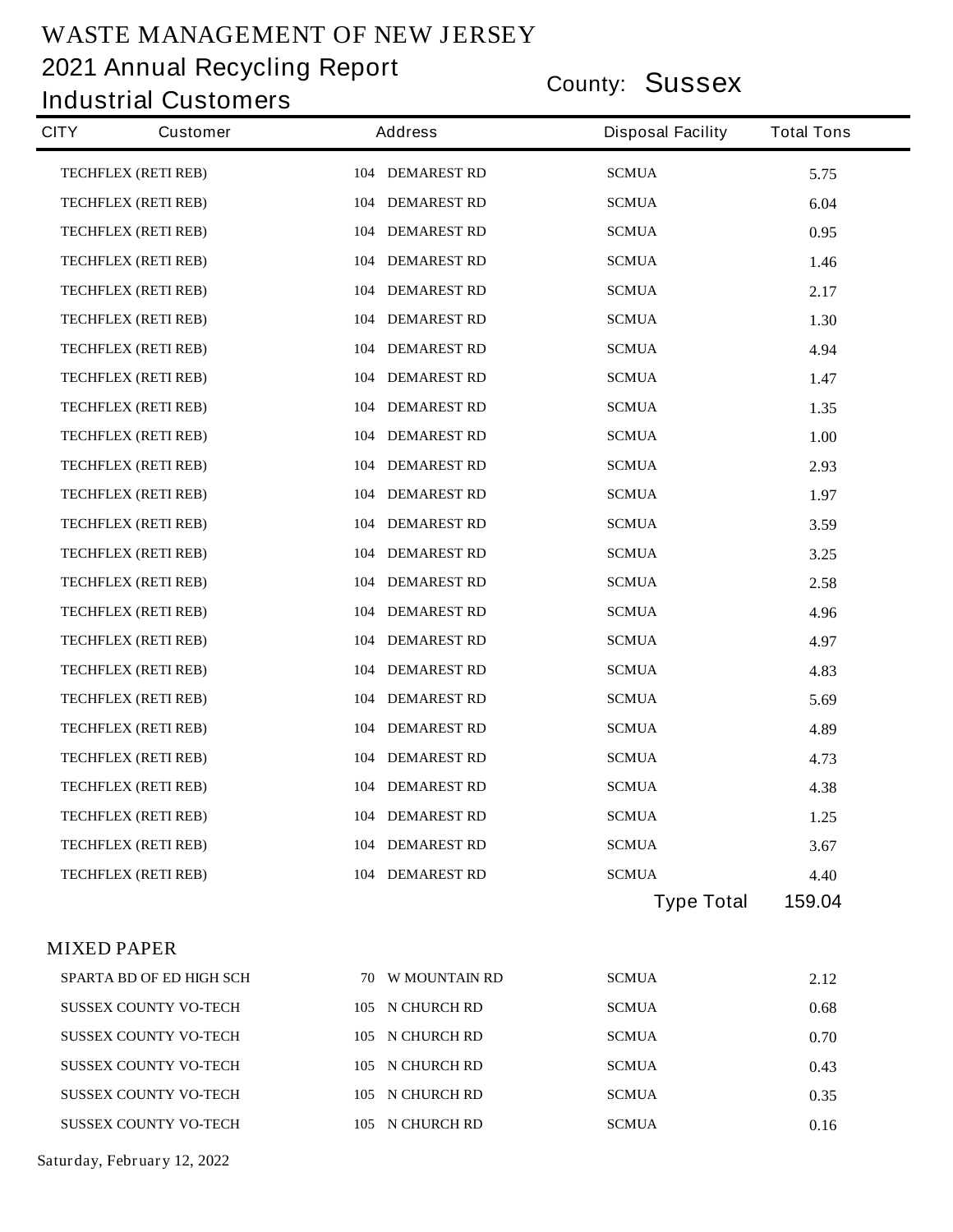| County: <b>JUSSEX</b><br><b>Industrial Customers</b> |                                 |                |                      |                                               |                   |
|------------------------------------------------------|---------------------------------|----------------|----------------------|-----------------------------------------------|-------------------|
| <b>CITY</b><br><b>Customer</b>                       |                                 | <b>Address</b> |                      | <b>Disposal Facility</b>                      | <b>Total Tons</b> |
|                                                      |                                 |                |                      | <b>Type Total</b>                             | 4.44              |
|                                                      | <b>SINGLE-STREAM</b>            |                |                      |                                               |                   |
|                                                      | PSEG HOPATCONG SWITCH STATIO    |                | <b>LARIKAT LN</b>    | <b>MID COUNTY/GLOB</b>                        | 0.35              |
|                                                      | <b>SPARTA BD OF ED HIGH SCH</b> | 70             | <b>W MOUNTAIN RD</b> | <b>MID COUNTY/GLOB</b>                        | 3.73              |
|                                                      | <b>SPARTA BD OF ED HIGH SCH</b> | 70             | <b>W MOUNTAIN RD</b> | <b>MID COUNTY/GLOB</b>                        | 0.78              |
|                                                      | <b>SPARTA BD OF ED HIGH SCH</b> | 70             | <b>W MOUNTAIN RD</b> | <b>MID COUNTY/GLOB</b>                        | 2.77              |
|                                                      | <b>SPARTA BD OF ED HIGH SCH</b> | 70             | <b>W MOUNTAIN RD</b> | <b>MID COUNTY/GLOB</b>                        | 1.63              |
|                                                      | <b>SUSSEX COUNTY VO-TECH</b>    | 105            | N CHURCH RD          | <b>MID COUNTY/GLOB</b>                        | 0.70              |
|                                                      |                                 |                |                      | <b>Type Total</b>                             | 9.96              |
| <b>WOOD</b>                                          |                                 |                |                      |                                               |                   |
|                                                      | PSEG HOPATCONG SWITCH STATIO    |                | <b>LARIKAT LN</b>    | <b>RELIABLE WOOD P</b>                        | 30.00             |
|                                                      |                                 |                |                      | <b>Type Total</b>                             | 30.00             |
|                                                      |                                 |                |                      | <b>SPARTA TWP City Total of All Recycling</b> | 203.44            |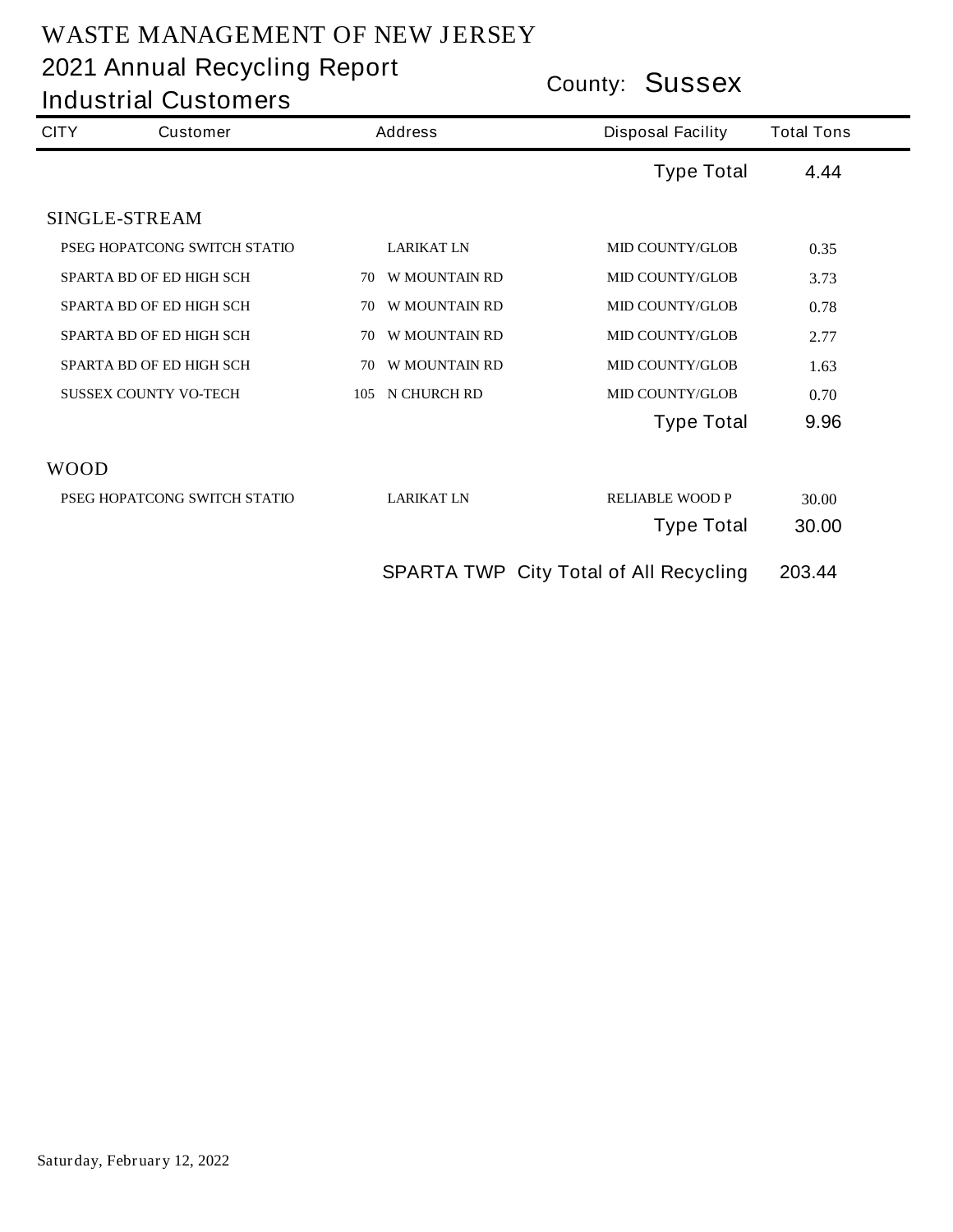**County: Sussex 2021 Annual Recycling Report**

|                  | <b>Industrial Customers</b>         | County: <b>OUSSEX</b>            |                          |                   |  |  |
|------------------|-------------------------------------|----------------------------------|--------------------------|-------------------|--|--|
| <b>CITY</b>      | <b>Customer</b>                     | <b>Address</b>                   | <b>Disposal Facility</b> | <b>Total Tons</b> |  |  |
|                  | <b>VERNON TWP</b>                   |                                  |                          |                   |  |  |
| C&D              |                                     |                                  |                          |                   |  |  |
|                  | <b>EASCO SHOWER DOOR CO</b>         | 3 INDUSTRIAL DR                  | <b>CAVALIER ENVIRO</b>   | 2.41              |  |  |
|                  | <b>EASCO SHOWER DOOR CO</b>         | 3 INDUSTRIAL DR                  | <b>CAVALIER ENVIRO</b>   | 2.11              |  |  |
|                  |                                     |                                  | <b>Type Total</b>        | 4.52              |  |  |
| <b>CARDBOARD</b> |                                     |                                  |                          |                   |  |  |
|                  | <b>MOUNTAIN CREEK-RED TAIL LODG</b> | <b>200 STATE RT 94</b>           | <b>SCMUA</b>             | 0.27              |  |  |
|                  | <b>MOUNTAIN CREEK-RED TAIL LODG</b> | <b>200 STATE RT 94</b>           | <b>MID COUNTY/GLOB</b>   | 0.83              |  |  |
|                  | <b>MOUNTAIN CREEK-RED TAIL LODG</b> | <b>200 STATE RT 94</b>           | <b>SCMUA</b>             | 0.94              |  |  |
|                  | <b>MOUNTAIN CREEK-RED TAIL LODG</b> | <b>200 STATE RT 94</b>           | <b>SCMUA</b>             | 0.20              |  |  |
|                  | <b>MOUNTAIN CREEK-RED TAIL LODG</b> | <b>200 STATE RT 94</b>           | <b>MID COUNTY/GLOB</b>   | 0.39              |  |  |
|                  | <b>MOUNTAIN CREEK-RED TAIL LODG</b> | <b>200 STATE RT 94</b>           | <b>SCMUA</b>             | 0.37              |  |  |
|                  | <b>MOUNTAIN CREEK-RED TAIL LODG</b> | <b>200 STATE RT 94</b>           | <b>SCMUA</b>             | 0.38              |  |  |
|                  | <b>MOUNTAIN CREEK-RED TAIL LODG</b> | <b>200 STATE RT 94</b>           | <b>SCMUA</b>             | 0.21              |  |  |
|                  | <b>MOUNTAIN CREEK-RED TAIL LODG</b> | <b>200 STATE RT 94</b>           | <b>SCMUA</b>             | 0.54              |  |  |
|                  | <b>MOUNTAIN CREEK-RED TAIL LODG</b> | <b>200 STATE RT 94</b>           | <b>SCMUA</b>             | 0.41              |  |  |
|                  | MOUNTAIN CREEK-RED TAIL LODG        | <b>200 STATE RT 94</b>           | <b>SCMUA</b>             | 0.29              |  |  |
|                  | MOUNTAIN CREEK-RED TAIL LODG        | <b>200 STATE RT 94</b>           | <b>SCMUA</b>             | 0.18              |  |  |
|                  | MOUNTAIN CREEK-RED TAIL LODG        | <b>200 STATE RT 94</b>           | <b>SCMUA</b>             | 0.43              |  |  |
|                  | <b>MOUNTAIN CREEK-RED TAIL LODG</b> | <b>200 STATE RT 94</b>           | <b>SCMUA</b>             | 0.34              |  |  |
|                  | MOUNTAIN CREEK-RED TAIL LODG        | <b>200 STATE RT 94</b>           | <b>SCMUA</b>             | 0.37              |  |  |
|                  | MOUNTAIN CREEK-SOUTH LODGE          | <b>200 STATE RT 94</b>           | <b>SCMUA</b>             | 0.61              |  |  |
|                  | MOUNTAIN CREEK-SOUTH LODGE          | <b>200 STATE RT 94</b>           | <b>SCMUA</b>             | 0.30              |  |  |
|                  | MOUNTAIN CREEK-SOUTH LODGE          | <b>STATE RT 94</b><br><b>200</b> | <b>SCMUA</b>             | 0.35              |  |  |
|                  | MOUNTAIN CREEK-SOUTH LODGE          | <b>STATE RT 94</b><br><b>200</b> | <b>SCMUA</b>             | 0.39              |  |  |
|                  | MOUNTAIN CREEK-SOUTH LODGE          | <b>200 STATE RT 94</b>           | <b>MID COUNTY/GLOB</b>   | 0.20              |  |  |
|                  | <b>MOUNTAIN CREEK-SOUTH LODGE</b>   | <b>200 STATE RT 94</b>           | <b>SCMUA</b>             | 0.39              |  |  |
|                  | MOUNTAIN CREEK-SOUTH LODGE          | <b>200 STATE RT 94</b>           | <b>SCMUA</b>             | 0.76              |  |  |
|                  | <b>MOUNTAIN CREEK-SOUTH LODGE</b>   | <b>200 STATE RT 94</b>           | <b>SCMUA</b>             | 0.20              |  |  |
|                  |                                     |                                  | <b>Type Total</b>        | 9.35              |  |  |

#### **MIXED PAPER**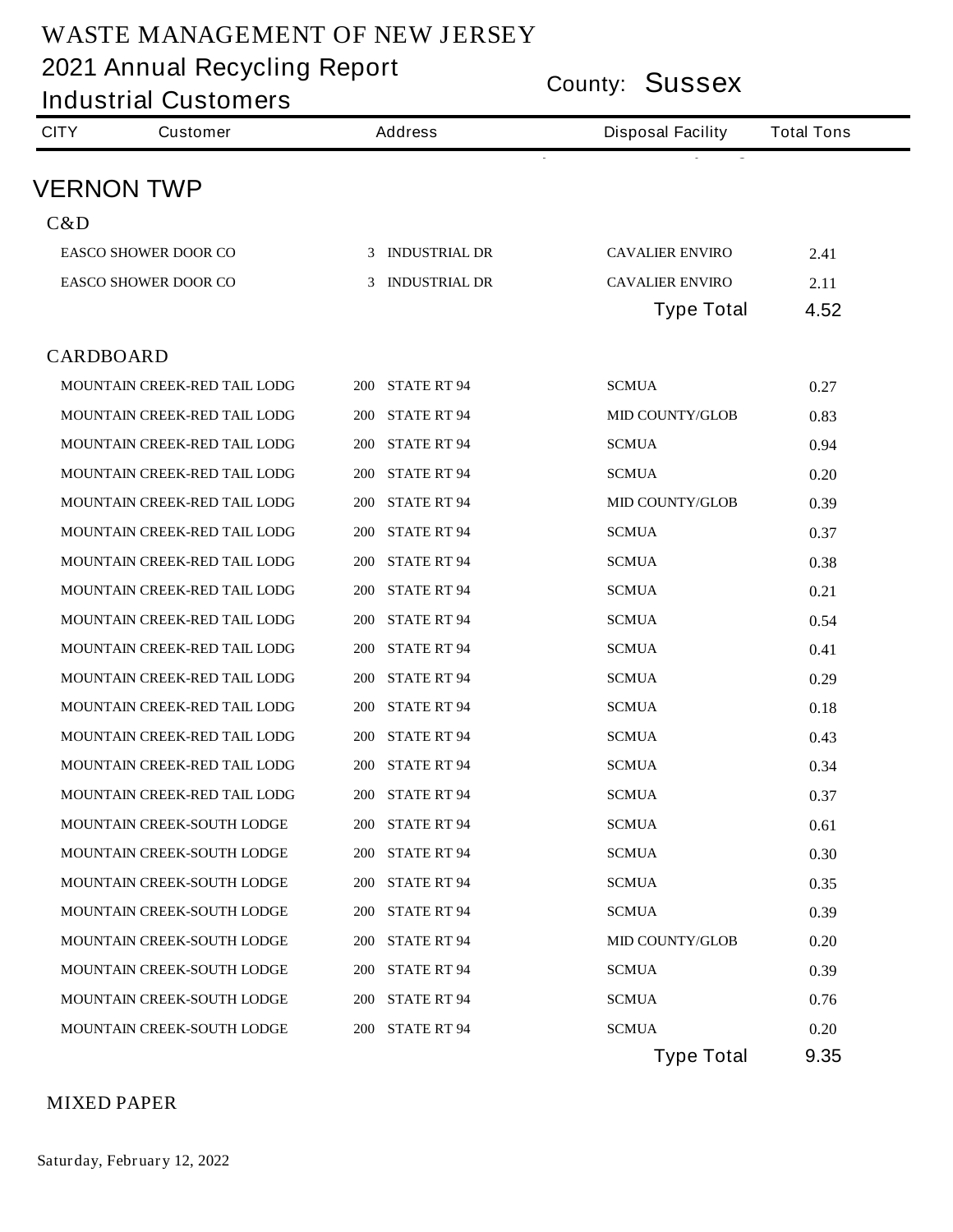**County: Sussex 2021 Annual Recycling Report Industrial Customers**

| <b>CITY</b> | <b>Customer</b>                     | <b>Address</b>         | <b>Disposal Facility</b> | <b>Total Tons</b> |
|-------------|-------------------------------------|------------------------|--------------------------|-------------------|
|             | <b>MOUNTAIN CREEK-RED TAIL LODG</b> | <b>200 STATE RT 94</b> | <b>SCMUA</b>             | 0.21              |
|             | MOUNTAIN CREEK-RED TAIL LODG        | <b>200 STATE RT 94</b> | <b>SCMUA</b>             | 0.64              |
|             | <b>MOUNTAIN CREEK-RED TAIL LODG</b> | 200 STATE RT 94        | <b>SCMUA</b>             | 0.22              |
|             | <b>MOUNTAIN CREEK-RED TAIL LODG</b> | <b>200 STATE RT 94</b> | <b>SCMUA</b>             | 0.27              |
|             | MOUNTAIN CREEK-RED TAIL LODG        | 200 STATE RT 94        | <b>SCMUA</b>             | 0.47              |
|             | MOUNTAIN CREEK-RED TAIL LODG        | <b>200 STATE RT 94</b> | <b>SCMUA</b>             | 0.66              |
|             | <b>MOUNTAIN CREEK-RED TAIL LODG</b> | <b>200 STATE RT 94</b> | <b>SCMUA</b>             | 0.24              |
|             | <b>MOUNTAIN CREEK-RED TAIL LODG</b> | <b>200 STATE RT 94</b> | <b>SCMUA</b>             | 0.68              |
|             | <b>MOUNTAIN CREEK-RED TAIL LODG</b> | <b>200 STATE RT 94</b> | <b>SCMUA</b>             | 0.19              |
|             | MOUNTAIN CREEK-RED TAIL LODG        | 200 STATE RT 94        | <b>SCMUA</b>             | 0.40              |
|             | <b>MOUNTAIN CREEK-RED TAIL LODG</b> | <b>200 STATE RT 94</b> | <b>SCMUA</b>             | 0.18              |
|             | MOUNTAIN CREEK-RED TAIL LODG        | <b>200 STATE RT 94</b> | <b>SCMUA</b>             | 0.31              |
|             | MOUNTAIN CREEK-RED TAIL LODG        | <b>200 STATE RT 94</b> | <b>SCMUA</b>             | 0.11              |
|             | MOUNTAIN CREEK-RED TAIL LODG        | <b>200 STATE RT 94</b> | <b>SCMUA</b>             | 0.25              |
|             | <b>MOUNTAIN CREEK-SOUTH LODGE</b>   | <b>200 STATE RT 94</b> | <b>SCMUA</b>             | 0.32              |
|             | <b>MOUNTAIN CREEK-SOUTH LODGE</b>   | <b>200 STATE RT 94</b> | <b>SCMUA</b>             | 0.47              |
|             | <b>MOUNTAIN CREEK-SOUTH LODGE</b>   | <b>200 STATE RT 94</b> | <b>SCMUA</b>             | 0.14              |
|             | <b>MOUNTAIN CREEK-SOUTH LODGE</b>   | <b>200 STATE RT 94</b> | <b>SCMUA</b>             | 0.48              |
|             | <b>MOUNTAIN CREEK-SOUTH LODGE</b>   | <b>200 STATE RT 94</b> | <b>SCMUA</b>             | 0.47              |
|             | <b>MOUNTAIN CREEK-SOUTH LODGE</b>   | <b>200 STATE RT 94</b> | <b>SCMUA</b>             | 0.34              |
|             |                                     |                        | <b>Type Total</b>        | 7.05              |
|             | <b>SINGLE-STREAM</b>                |                        |                          |                   |
|             | <b>MOUNTAIN CREEK-RED TAIL LODG</b> | <b>200 STATE RT 94</b> | <b>MID COUNTY/GLOB</b>   | 0.39              |
|             |                                     |                        | <b>Type Total</b>        | 0.39              |

**VERNON TWP City Total of All Recycling 21.31**